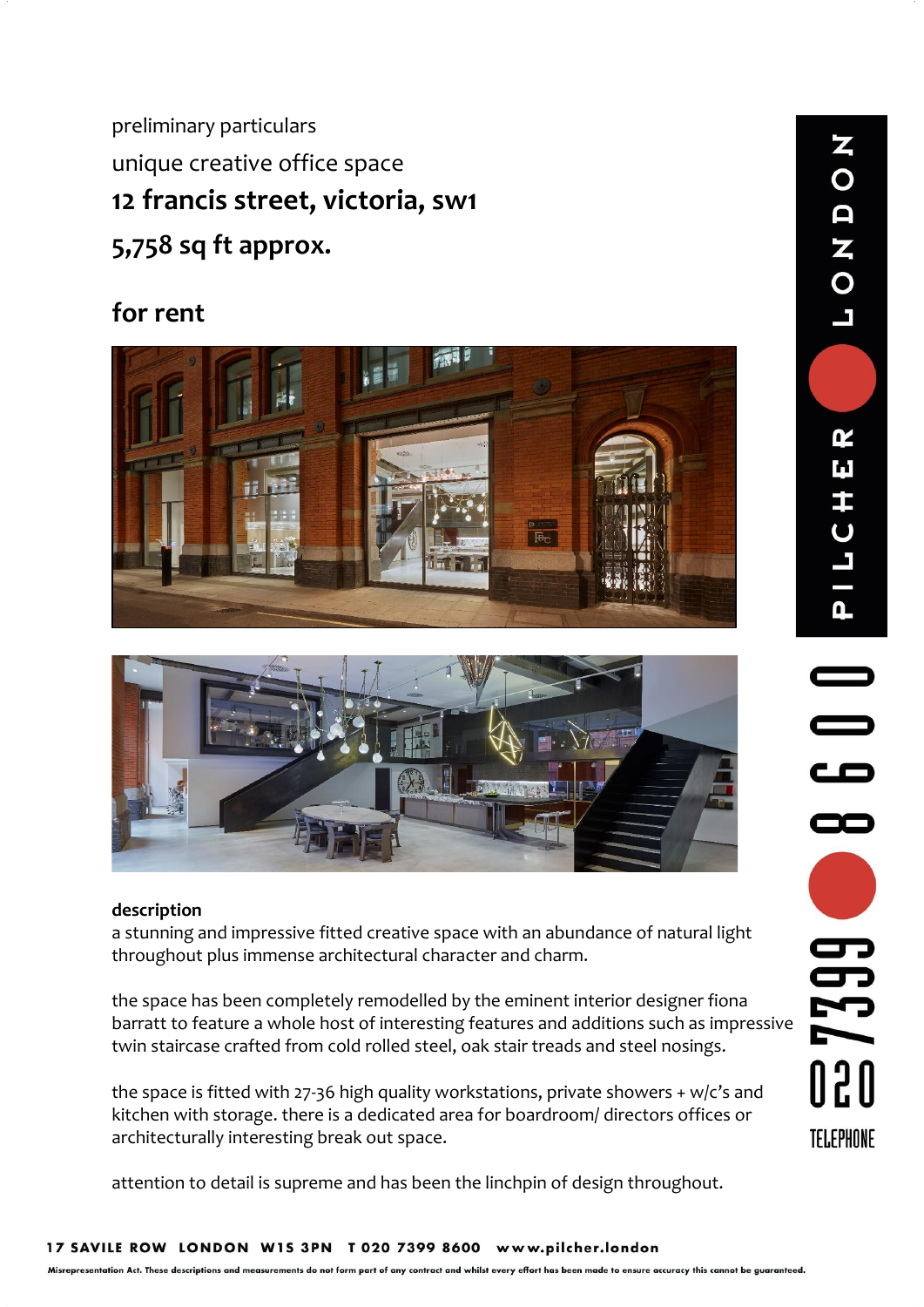



Misrepresentation Act. These descriptions and measurements do not form part of any contract and whilst every effort has been made to ensure accuracy this cannot be guaranteed.